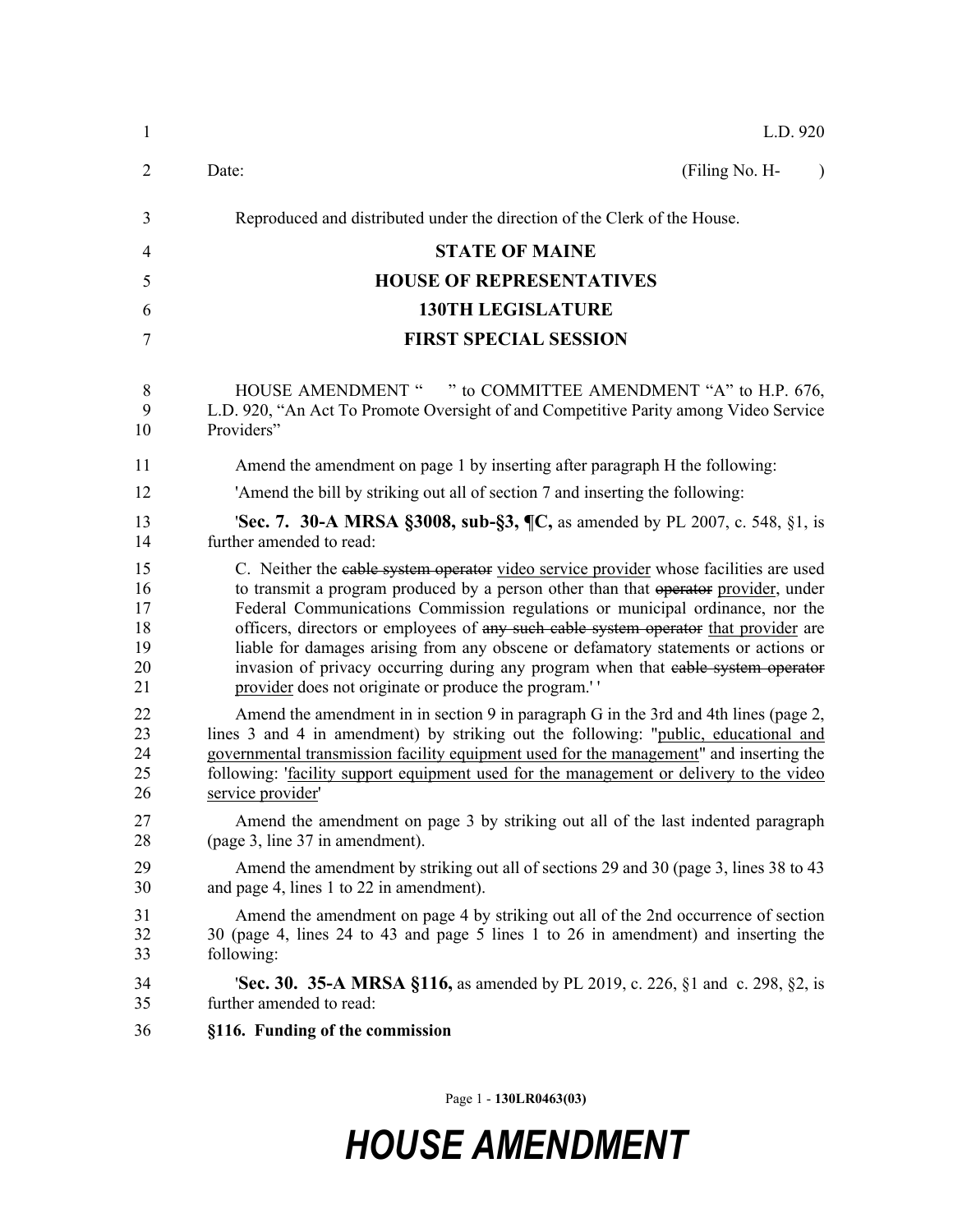1 **1. Entities subject to assessments.** Every transmission and distribution, gas, 2 telephone and water utility, video service provider and ferry subject to regulation by the commission and every qualified telecommunications provider is subject to an assessment commission and every qualified telecommunications provider is subject to an assessment 4 on its intrastate gross operating revenues to produce sufficient revenue for expenditures 5 allocated by the Legislature for the Public Utilities Commission Regulatory Fund 6 established pursuant to this section. The budget for the Public Utilities Commission 7 Regulatory Fund is subject to legislative review and approval in accordance with 8 subsection 2. The portion of the total assessment applicable to each category of public 9 utility, video service provider or qualified telecommunications provider is based on an 10 accounting by the commission of the portion of the commission's resources devoted to 11 matters related to each category. The commission shall develop a reasonable and 12 practicable method of accounting for resources devoted by the commission to matters 13 related to each category of public utility, video service provider or qualified 14 telecommunications provider. Assessments on each public utility or qualified 15 telecommunications provider within each category must be based on the utility's, video 16 service provider's or qualified telecommunications provider's gross intrastate operating 17 revenues. The commission shall determine the assessments annually prior to May 1st and 18 assess each utility, video service provider or qualified telecommunications provider for its 19 pro rata share for expenditure during the fiscal year beginning July 1st. Each utility, video 20 service provider or qualified telecommunications provider shall pay the assessment 21 charged to the utility, video service provider or qualified telecommunications provider on 22 or before July 1st of each year. Any increase in the assessment that becomes effective 23 subsequent to May 1st may be billed on the effective date of the act authorizing the 24 increase.

25 A. The assessments charged to utilities, video service providers and qualified 26 telecommunications providers under this section are just and reasonable operating costs 27 for rate-making purposes.

- 28 B. For the purposes of this section, "intrastate gross operating revenues" means:
- 29 (1) In the case of all utilities except telephone utilities, revenues derived from filed 30 rates except revenues derived from sales for resale;
- 31 (2) In the case of a telephone utility, all intrastate revenues, except revenues 32 derived from sales for resale, whether or not the rates from which those revenues 33 are derived are required to be filed pursuant to this Title; and
- 34 (3) In the case of a video service provider or a qualified telecommunications 35 provider, all intrastate revenues except revenues derived from sales for resale.
- 36 C. Gas utilities subject to the jurisdiction of the commission solely with respect to 37 safety are not subject to any assessment.
- 38 D. The commission may correct any errors in the assessments by means of a credit or 39 debit to the following year's assessment rather than reassessing all utilities, video 40 service providers or qualified telecommunications providers in the current year.
- 41 E. The commission may exempt utilities, video service providers or qualified 42 telecommunications providers with annual intrastate gross operating revenues under 43 \$50,000 from assessments under this section.

Page 2 - **130LR0463(03)**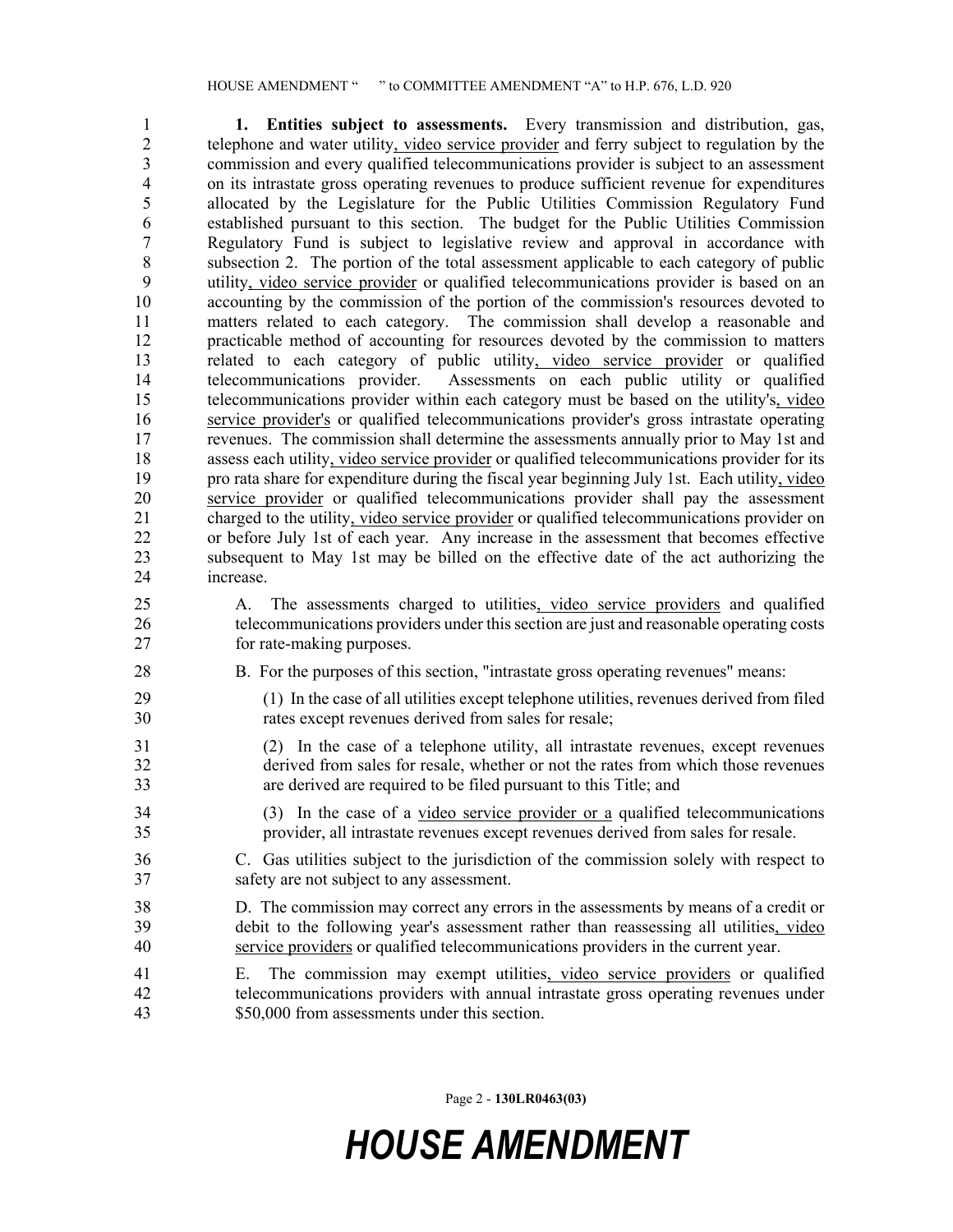1 For purposes of this section, "video service provider" has the same meaning as in Title 2 30-A, section 3008, subsection 1-A, paragraph H and "qualified telecommunications<br>3 provider" means a provider of interconnected voice over Internet protocol service that paid provider" means a provider of interconnected voice over Internet protocol service that paid 4 any assessment under this subsection, whether voluntarily, by agreement with the 5 commission or otherwise, prior to March 1, 2012.

6 **2. Committee recommendations; legislative approval of budget.** The commission 7 shall submit its budget recommendations, using a zero-based budgeting process or other 8 process or method directed by the State Budget Officer, as part of the unified current 9 services budget legislation in accordance with Title 5, sections 1663 to 1666. The 10 commission shall make a presentation of its budget recommendations contained in any 11 current services budget legislation and any supplemental budget legislation to the joint 12 standing committee of the Legislature having jurisdiction over public utilities matters. The 13 joint standing committee of the Legislature having jurisdiction over public utilities matters 14 shall review the commission's recommendations and make recommendations to the joint 15 standing committee of the Legislature having jurisdiction over appropriations and financial 16 affairs regarding the budget of the commission, including but not limited to all expenditures 17 from the fund established pursuant to this section. The commission shall make an annual 18 report in accordance with section 120 of its planned expenditures for the year and on its 19 use of funds in the previous year. In addition to the assessments authorized under this 20 section, the commission may also receive other funds as appropriated or allocated by the 21 Legislature.

22 **3. Deposit of funds.** All revenues derived from assessments levied against utilities, 23 video service providers or qualified telecommunications providers described in this section 24 must be deposited with the Treasurer of State in a separate account to be known as the 25 Public Utilities Commission Regulatory Fund.

26 **4. Use of funds.** The Public Utilities Commission may use the revenues provided in 27 accordance with this section to defray the costs incurred by the commission pursuant to this 28 Title, including administrative expenses, general regulatory expenses, consulting fees and 29 all other reasonable costs incurred to administer this Title.

30 **5. Unexpended funds.** Any amount of the funds that is not expended at the end of a 31 fiscal year does not lapse, but is carried forward to be expended for the purposes specified 32 in this section in succeeding fiscal years.

33 **8. Public Advocate assessment.** Every utility or qualified telecommunications 34 provider subject to assessment under this section is subject to an additional annual 35 assessment on its intrastate gross operating revenues to produce sufficient revenue for 36 expenditures allocated by the Legislature for operating the Office of the Public Advocate. 37 The portion of this assessment applicable to each category of public utility or qualified 38 telecommunications provider is based on an accounting by the Public Advocate of 39 resources devoted to matters related to each category. The Public Advocate shall develop 40 a reasonable and practicable method of accounting for resources devoted by the Public 41 Advocate to matters related to each category of public utility or qualified 42 telecommunications provider. Assessments on each public utility or qualified 43 telecommunications provider within each category must be based on the utility's or 44 qualified telecommunications provider's gross intrastate operating revenues. The revenues 45 produced from this assessment are transferred to the Public Advocate Regulatory Fund and 46 may only be used to fulfill the duties specified in chapter 17. The assessments charged to

Page 3 - **130LR0463(03)**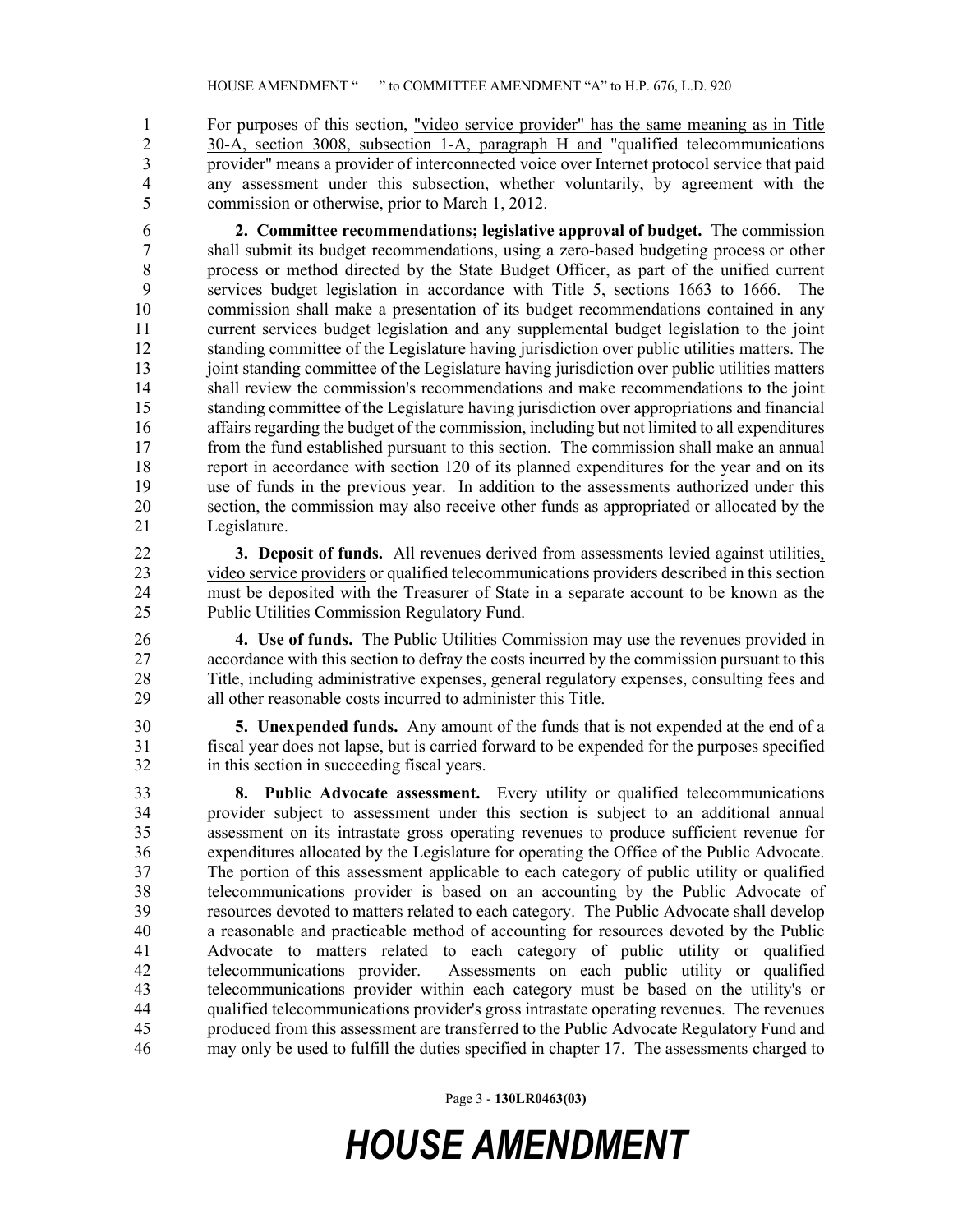47 utilities and qualified telecommunications providers under this subsection are considered just and reasonable operating costs for rate-making purposes. The Public Advocate shall develop a method of accounting for staff time within the Office of the Public Advocate. All professional and support staff shall account for their time in such a way as to identify the percentage of time devoted to public utility and qualified telecommunications provider regulation and the percentage of time devoted to other duties that may be required by law. 1 2 3 4 5 6

- 7 A. The Public Advocate shall submit its budget recommendations, using a zero-based 8 budgeting process or other process or method directed by the State Budget Officer, as 9 part of the unified current services budget legislation in accordance with Title 5, 10 sections 1663 to 1666. The assessments and expenditures provided in this section are 11 subject to legislative approval. The Public Advocate shall make an annual report of its 12 planned expenditures for the year and on its use of funds in the previous year. The 13 Public Advocate may also receive other funds as appropriated by the Legislature.
- 14 B. The Public Advocate may use the revenues provided in accordance with this section 15 to fund the Public Advocate and 10 employees and to defray the costs incurred by the 16 Public Advocate pursuant to this Title, including administrative expenses, general 17 expenses, consulting fees and all other reasonable costs incurred to administer this 18 Title.
- 19 C-1. Funds that are not expended at the end of a fiscal year do not lapse but must be 20 carried forward to be expended for the purposes specified in this section in succeeding 21 fiscal years.
- 22 **9. Public Advocate special assessment.** Each investor-owned transmission and 23 distribution utility subject to assessment under this section is subject to an additional annual 24 assessment on its intrastate gross operating revenues to produce sufficient revenue for 25 expenditures of the Office of the Public Advocate for contracted services and 26 administrative costs associated with the nonwires alternative coordinator pursuant to 27 section 1701, subsection 2‑A. Revenue produced from the assessments must be deposited 28 in the Public Advocate Regulatory Fund and used only for purposes specified in this 29 subsection.'
- 30 Amend the amendment by relettering or renumbering any nonconsecutive Part letter or 31 section number to read consecutively.
- 32 **SUMMARY**
- This amendment makes the following changes to the committee amendment. 33
- 34 1. It removes the changes to the bill made by the committee amendment that define 35 "video service provider" as a public utility under the Maine Revised Statutes, Title 35-A 36 but retains, with certain technical clarifications, the changes authorizing the Public Utilities 37 Commission to offset its oversight and enforcement costs related to video service providers 38 through an assessment on the intrastate gross operating revenues of video service providers 39 in the same manner that the commission requires the payment of such assessments by 40 public utilities.
- 41 2. It clarifies the responsibility of a video service provider with respect to the costs 42 associated with public, educational and governmental facility equipment.

Page 4 - **130LR0463(03)**